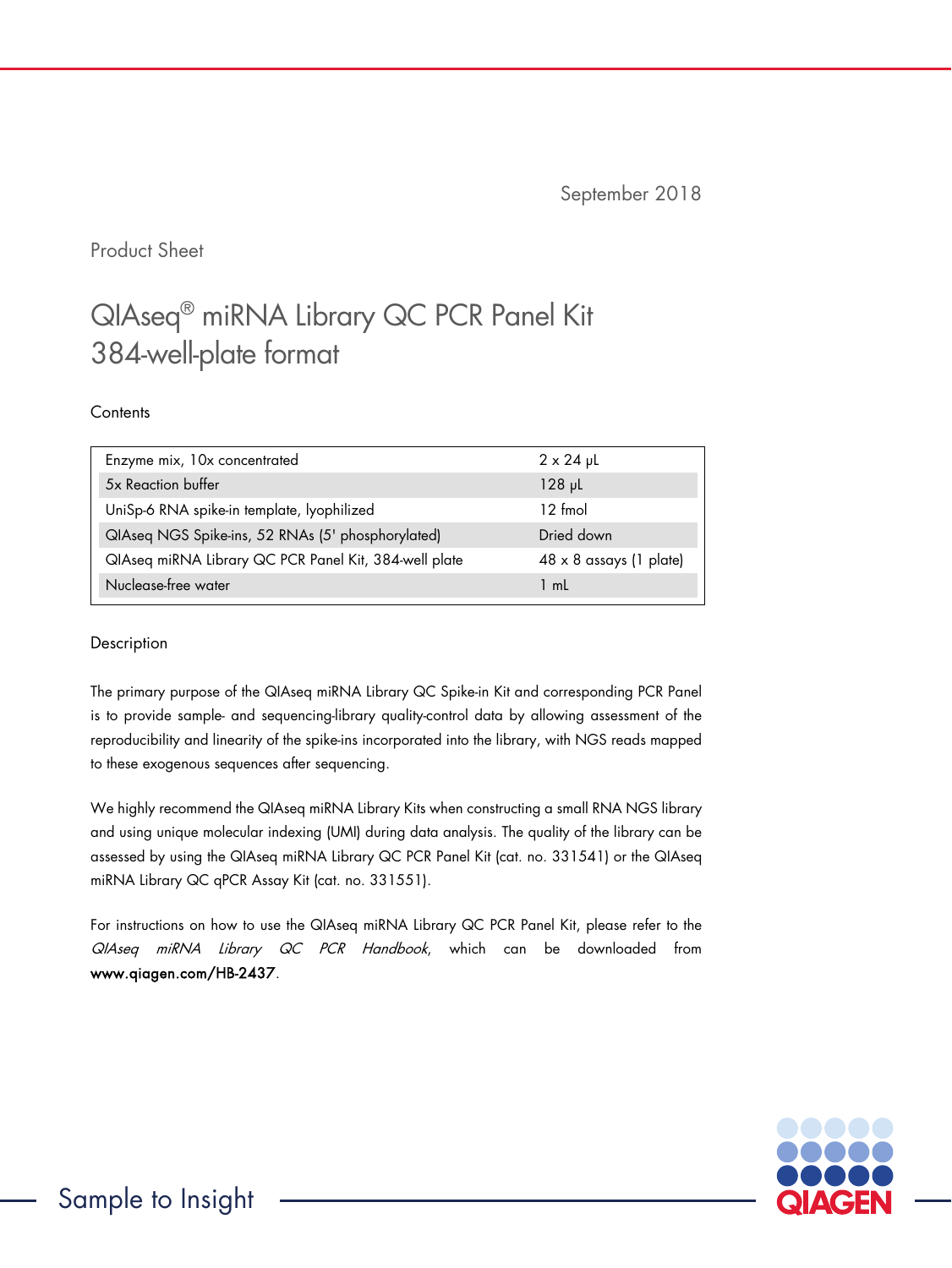|  |  | Table 1. Plate formats for QIAseq miRNA Library QC PCR Panel |  |  |  |  |  |  |  |
|--|--|--------------------------------------------------------------|--|--|--|--|--|--|--|
|--|--|--------------------------------------------------------------|--|--|--|--|--|--|--|

| Plate<br>tormat | Suitable real-time cyclers                                                              | Cat. no.          |
|-----------------|-----------------------------------------------------------------------------------------|-------------------|
| E*              | Applied Biosystems® 7900HT (384-well block), ViiA™ 7 (384-well block); Bio-Rad® CFX384™ | YAHS-901ZE        |
| $G^*$           | Roche® LightCycler® 480 (384-well block)                                                | <b>YAHS-901ZG</b> |

\* Plate type: 384 well. Contents: 1 plate. Mat. no. 331541.

Table 2. Assay information for QIAseq miRNA Library QC PCR Panel

| <b>Plate location</b> | Assay target  | Assay cat. no. |
|-----------------------|---------------|----------------|
| $A1-P1*$              | miR-103a-3p   | YP00204063     |
| $A2-P2*$              | miR-191-5p    | YP00204306     |
| $A3 - P3*$            | UniSp-6       | YP00203954     |
| $AA-P4*$              | $mR-451a$     | YP02119305     |
| $A5 - P5*$            | $miR-23a-3p$  | YP00204772     |
| $A6-P6*$              | $miR-30c-5p$  | YP00204783     |
| $A7-P7*$              | Uni $Sp-100$  | YP02119306     |
| $A8 - P8*$            | $UniSp-101$   | YP02119307     |
| $A9-P9*$              | $miR-103a-3p$ | YP00204063     |
| $A10 - P10*$          | $miR-191-5p$  | YP00204306     |
| $A11 - P11*$          | UniSp-6       | YP00203954     |
| $A12 - P12*$          | $mR-451a$     | YP02119305     |
|                       |               |                |

\* Mat. no. 33906.

#### Shipping and storage

The ready-to-use QIAseq miRNA Library QC PCR Panels are shipped at room temperature (15–25°C) and can be stored at 4°C for at least 6 months. The QIAseq miRNA Library QC Spikeins are shipped on dry ice. All components should be stored immediately at –20°C. After resuspension, it is recommended to store the QIAseq NGS Spike-ins in aliquots at –20°C to avoid repeated freeze-thaw cycles. Under these conditions, all components are stable until the expiry date listed on the vial.

#### Safety information

When working with chemicals, always wear a suitable lab coat, disposable gloves and protective goggles. For more information, please consult the appropriate safety data sheets (SDSs). These are available online in convenient and compact PDF format at www.qiagen.com/safety, where you can find, view and print the SDS for each QIAGEN kit and kit component.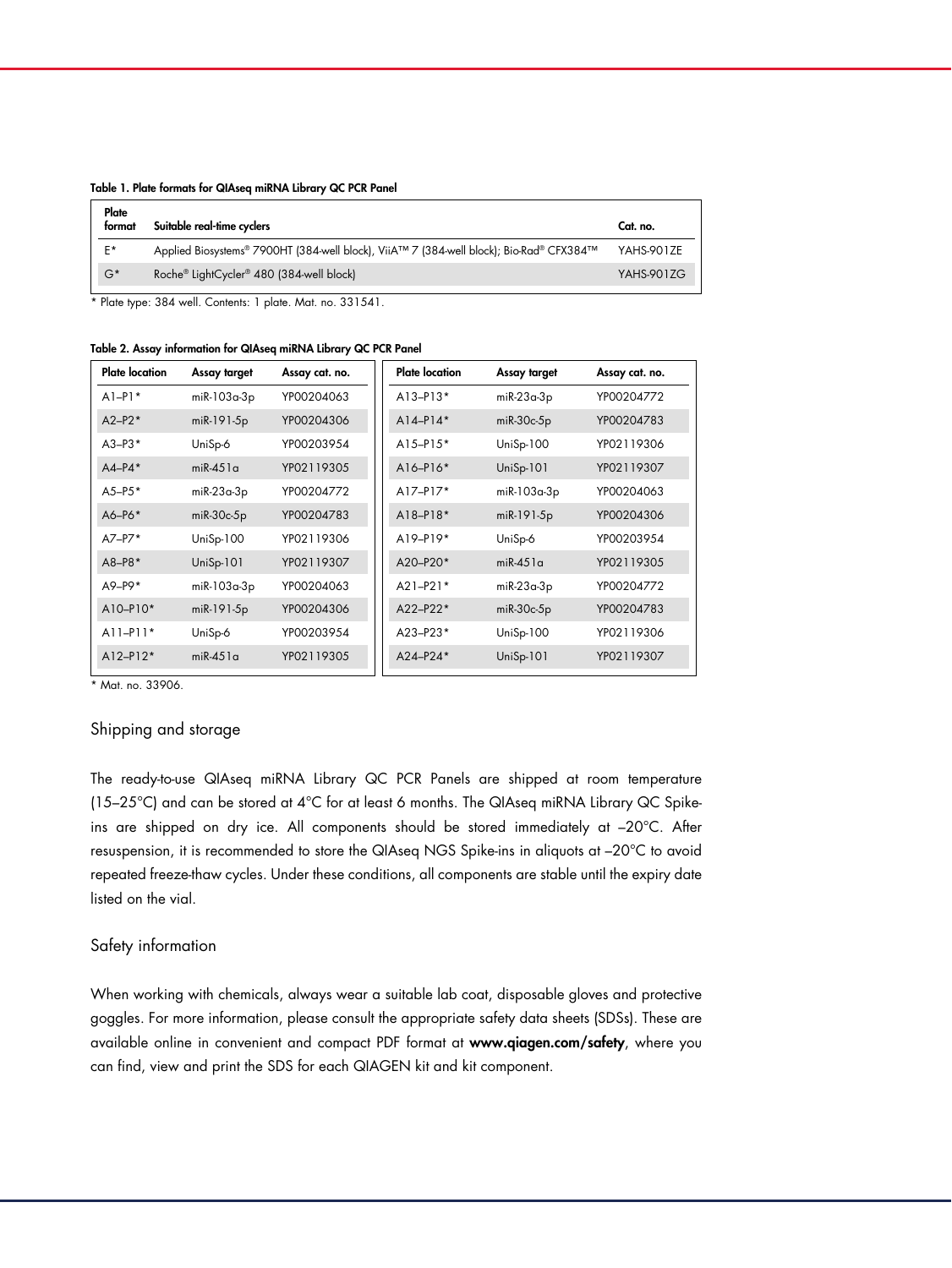## Ordering Information

| Product                                                              | <b>Contents</b>                                                                                                                                                                       | Cat. no. |
|----------------------------------------------------------------------|---------------------------------------------------------------------------------------------------------------------------------------------------------------------------------------|----------|
| QlAseq miRNA<br>Library QC PCR Panel<br>Kit 384-well-plate<br>format | Enzyme mix, 5x reaction buffer, nuclease-free water, PCR<br>assays in 384-well format, UniSp-6 RNA Spike-in, QIAseq<br>miRNA Library QC Spike-ins                                     | 331541   |
| QlAseq miRNA Library<br>QC Spike-in (96)                             | 52 RNAs (5' phosphorylated), dried down in one tube,<br>nuclease-free water                                                                                                           | 331535   |
| QlAseq miRNA Library<br>Kit (96)                                     | For 96 sequencing prep reactions: 3' ligation, 5'<br>ligation, reverse transcription, cDNA cleanup, library<br>amplification and library cleanup reagents; quality<br>control primers | 331505   |
| QlAseq miRNA Library<br>Kit (12)                                     | For 12 sequencing prep reactions: 3' ligation, 5'<br>ligation, reverse transcription, cDNA cleanup, library<br>amplification and library cleanup reagents; quality<br>control primers | 331502   |
| QlAseq miRNA 96<br>Index IL (96)                                     | Sequencing adapters, primers and custom indexes<br>compatible with Illumina® platforms; breakable, HT<br>format (dried primers) with 96 indexes for 96 samples                        | 331565   |
| QlAseq miRNA 48<br>Index IL (96)                                     | Sequencing adapters, primers and indexes compatible<br>with Illumina platforms; two 48 indexes for 96 samples                                                                         | 331595   |
| QlAseq miRNA 12<br>Index IL $(12)$                                   | Sequencing adapters, primers and indexes compatible<br>with Illumina platforms; 12 indexes for 12 samples                                                                             | 331592   |
| QlAseq miRNA 48<br>Index TF (96)                                     | Sequencing adapters, primers and custom indexes<br>compatible with Thermo Fisher Scientific® platforms;<br>2 breakable, HT format (dried primers) with 48<br>indexes for 96 samples   | 331585   |